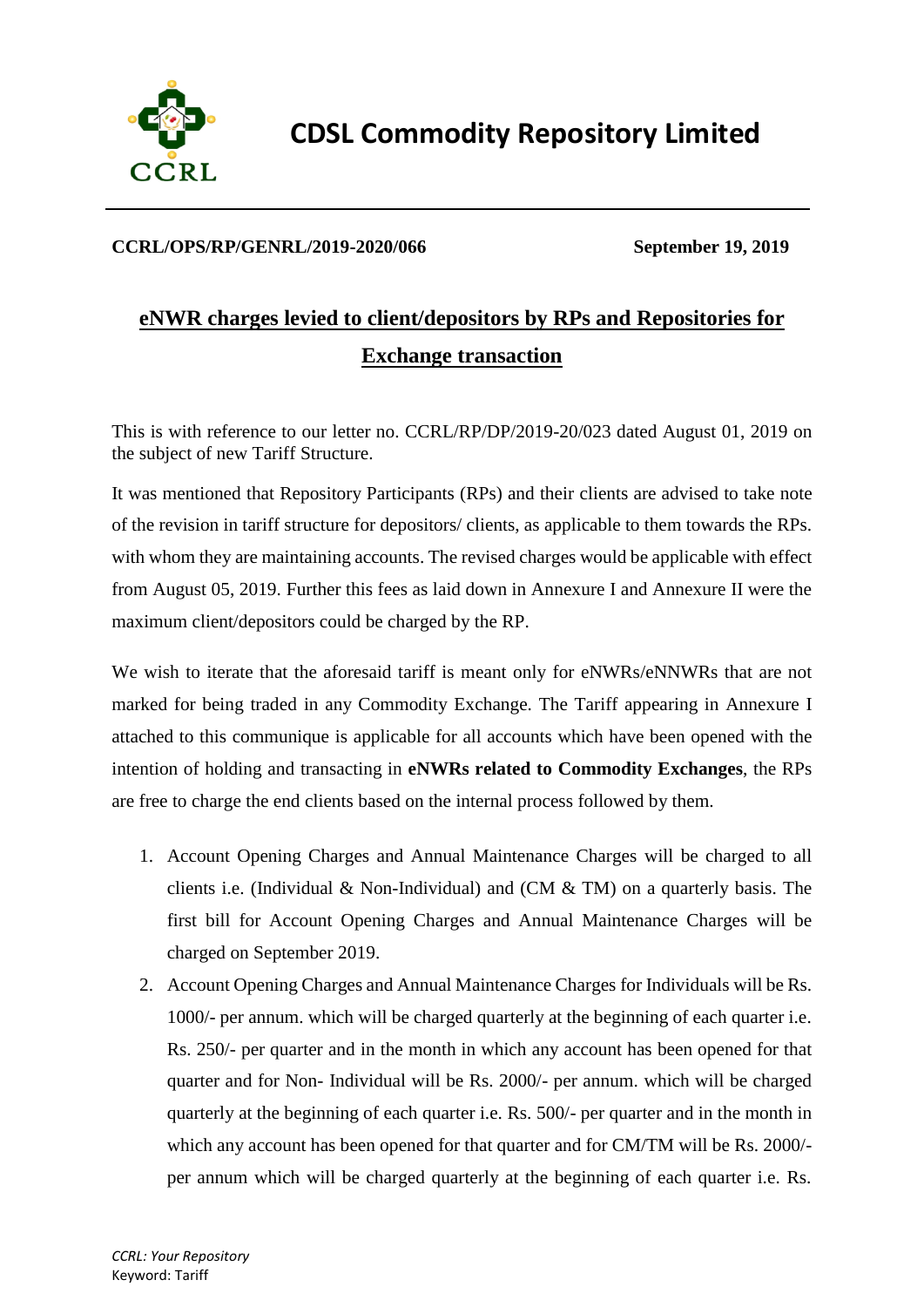500/- per quarter and in the month in which any account has been opened for that quarter.

- 3. If same client is having Exchange and Non-Exchange eNWRs in a single demat account then AMC will be charged to the client as if the account is an Exchange eNWR account.
- 4. For any demat account if exchange transactions are recorded on the Repository system then tariff structure applicable for Exchange tariff structure will be applicable irrespective of the client type.
- 5. If account is opened as account to hold/transact in Non-Exchange eNWRs then general tariff mandated by WDRA will be charged.
- 6. If account is opened as account to hold/transact in Exchange eNWRs then tariff of Exchange eNWR will be applicable.
- 7. If an account is initially opened as Non-Exchange and subsequently changed to Exchange account the exchange tariff would be applicable from that month as if account has been opened on the day of change of account.
- 8. Kindly find appended illustrations to provide clarity in the matter.

## **Illustration:**

### ❖ **Account opened in August 05, 2019 or any date after 5th in August**

- o First bill of 250/- for individual or 500/- for non-individual raised in bill dated September 30, 2019. (for the Qtr July-Sept 2019)
- o Second bill of 250/- for individual or 500/- for non-individual raised in bill dated December 31, 2019. (for the Qtr Oct-Dec 2019)

### ❖ **Account opened in September 30, 2019 or any date in September**

- o First bill of 250/- for individual or 500/- for non-individual raised in bill dated September 30, 2019. (for the Qtr July-Sept 2019)
- o Second bill of 250/- for individual or 500/- for non-individual raised in bill dated December 31, 2019. (for the Qtr Oct-Dec 2019)

### ❖ **Account opened in October 01, 2019 or any date in October**

- o First bill of 250/- for individual or 500/- for non-individual raised in bill dated October 31, 2019. (for the Qtr Oct-Dec 2019)
- o Second bill of 250/- for individual or 500/- for non-individual raised in bill dated December 31, 2019. (for the Qtr Jan-Mar 2020)

### ❖ **Account opened on October 31, 2019 or any date in October**

- o First bill of 250/- for individual or 500/- for non-individual raised in bill dated October 31, 2019. (for the Qtr Oct-Dec 2019)
- o Second bill of 250/- for individual or 500/- for non-individual raised in bill dated December 31, 2019. (for the Qtr Jan-Mar 2020)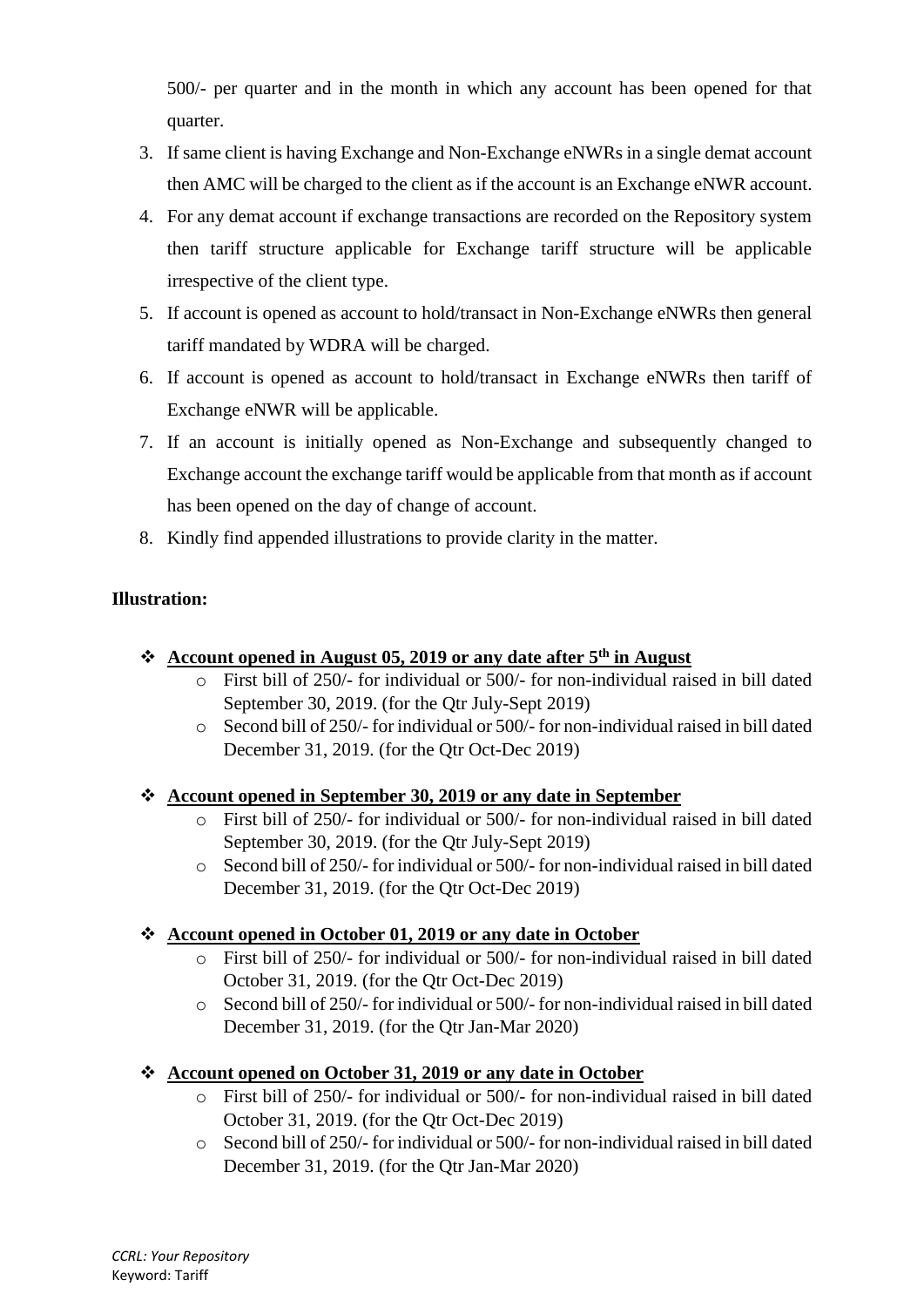### ❖ **Account opened on December 31, 2019 or any date in December**

- o First bill of 250/- for individual or 500/- for non-individual raised in bill dated December 31, 2019. (for the Qtr Oct-Dec 2019)
- o Second bill of 250/- for individual or 500/- for non-individual raised in bill dated December 31, 2019. (for the Qtr Jan-Mar 2020)

#### **for CDSL Commodity Repository Limited**

**Sd/-**

**Ramkumar K Chief Operating Officer**